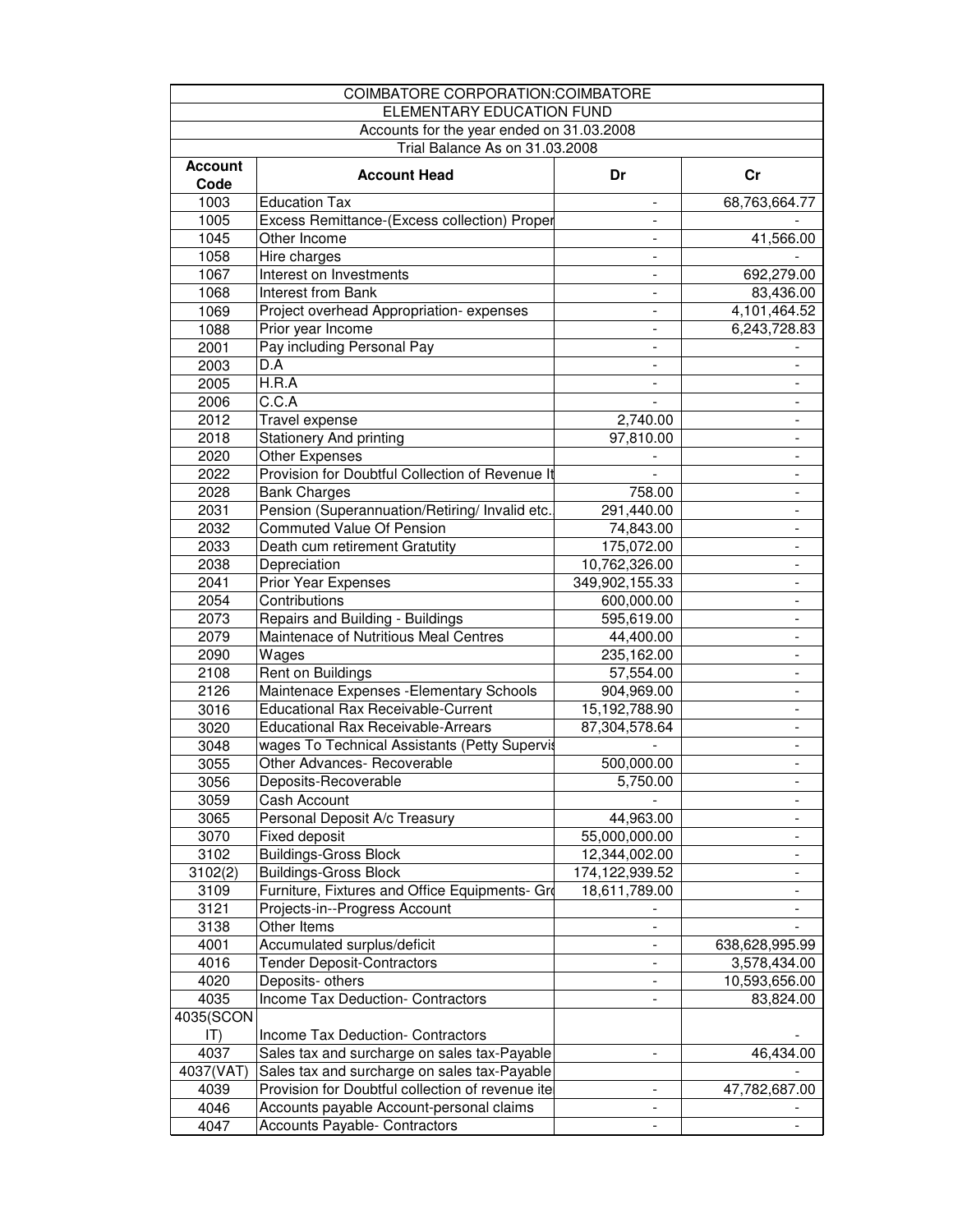| <b>Account</b><br>Code | <b>Account Head</b>         | Dr | г. |
|------------------------|-----------------------------|----|----|
| 4048                   | Accounts Payable- Suppliers | -  |    |